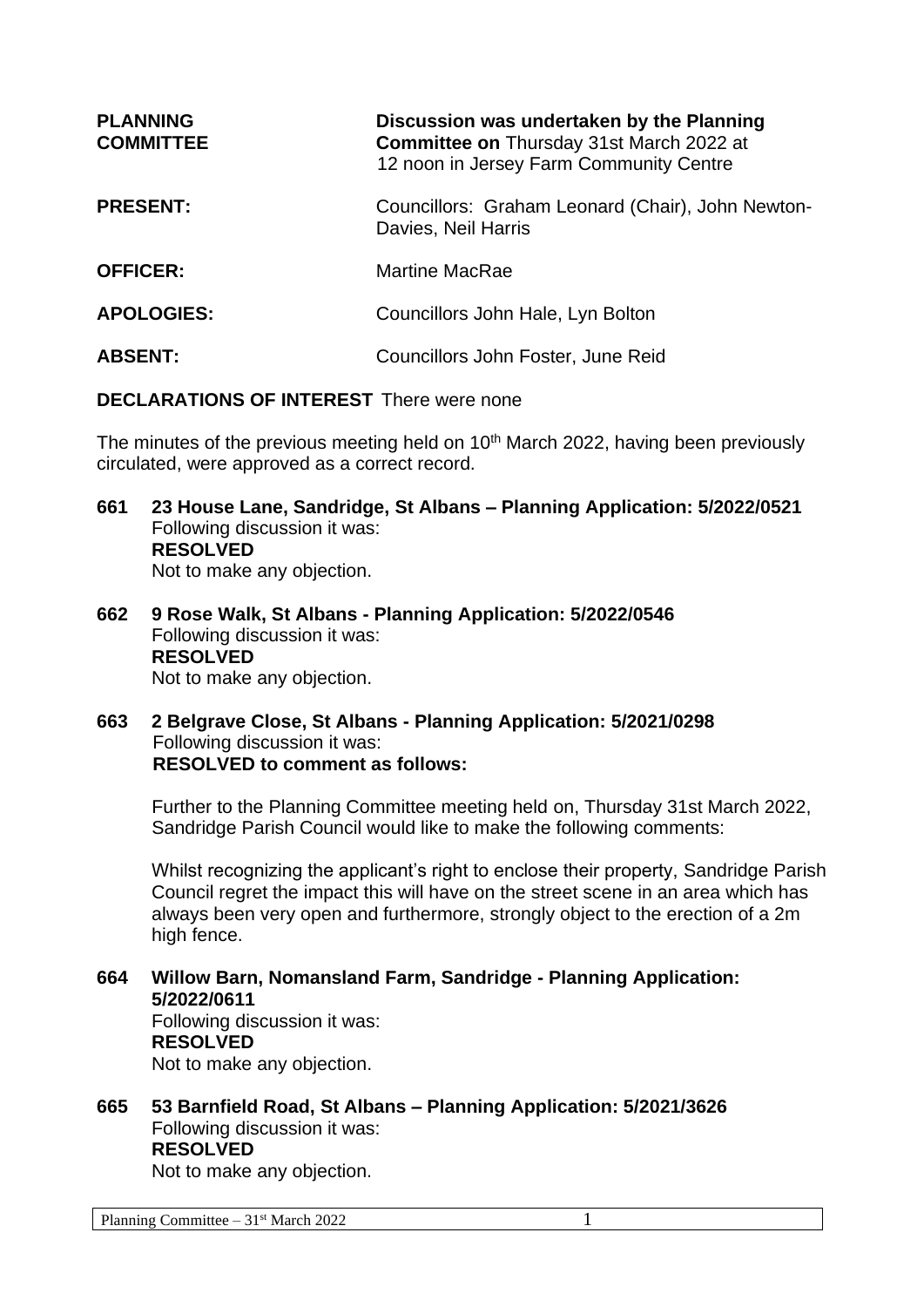**666 30 Rose Walk, St Albans – Planning Application: 5/2022/0606** Following discussion it was: **RESOLVED** Not to make any objection.

- **667 30 Elizabeth Court, St Albans – Planning Application: 5/2022/0630** Following discussion it was: **RESOLVED** Not to make any objection.
- **668 7 Beverley Gardens, St Albans – Planning Application: 5/2022/0689** Following discussion it was: **RESOLVED** Not to make any objection.
- **669 2 Pondfield Crescent, St Albans – Planning Application: 5/2022/0646** Following discussion it was: **RESOLVED** Not to make any objection.
- **670 45 Runcie Close, St Albans – Planning Application: 5/2022/0692** Following discussion it was: **RESOLVED to comment as follows:**

Further to the Planning Committee meeting held on, Thursday 31<sup>st</sup> March 2022, Sandridge Parish Council would like to make the following comments:

Whilst not objecting to the principle of the erection of a double garage to replace the existing single garage, we feel that there should be a condition on the works to ensure that the surrounding trees and hedge outside the curtilage of the property should be protected from damage at all times. We also note that the oak tree is the subject of a TPO.

## **671 2 Harefield Place, St Albans – Planning Application: 5/2022/0553** Following discussion it was: **RESOLVED**

Not to make any objection.